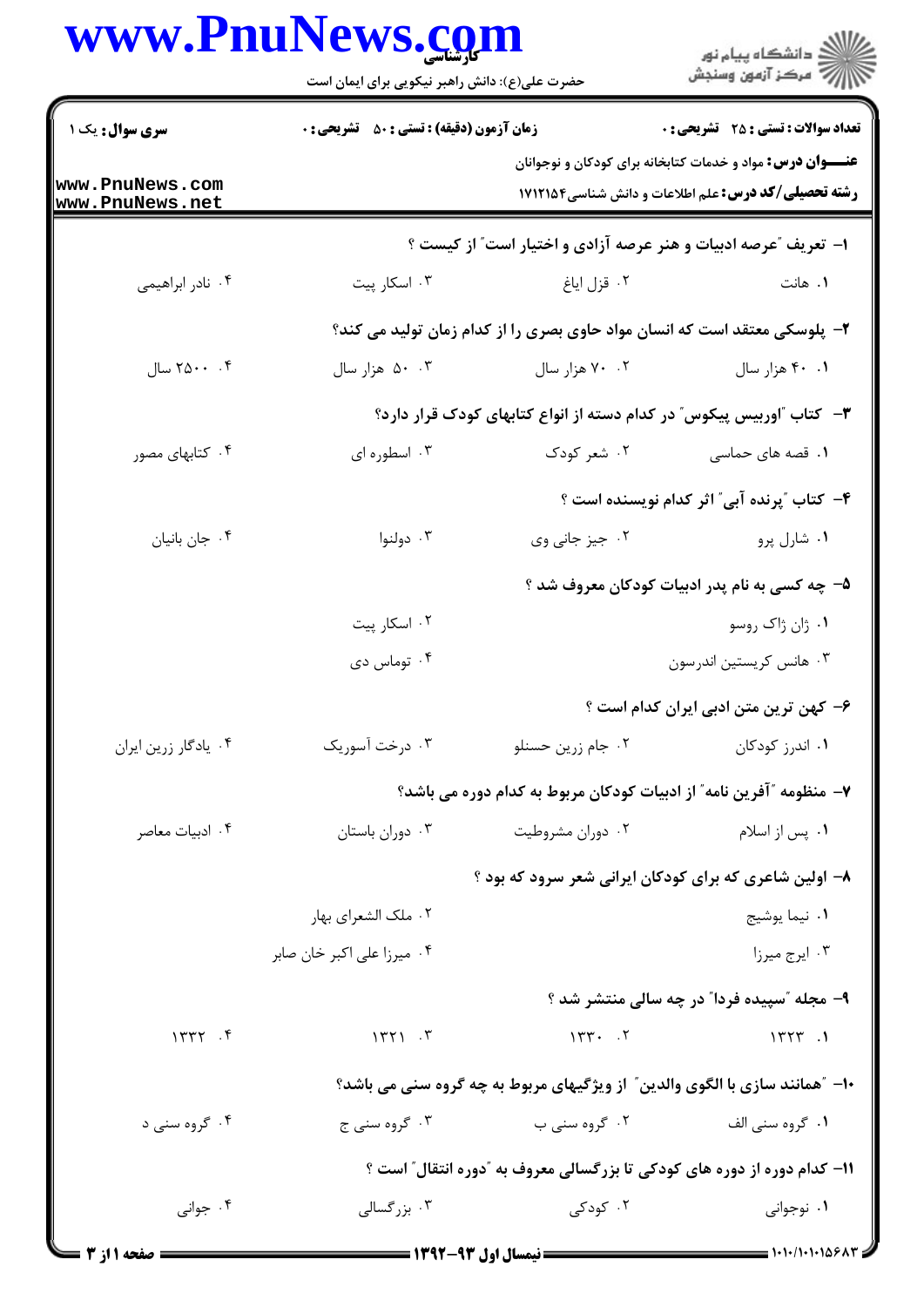## Dnu Nova com

| <b>سری سوال : ۱ یک</b>             | <b>زمان آزمون (دقیقه) : تستی : 50 ٪ تشریحی : 0</b>             |                                                                                                       | <b>تعداد سوالات : تستي : 25 - تشريحي : 0</b>                                                                                    |
|------------------------------------|----------------------------------------------------------------|-------------------------------------------------------------------------------------------------------|---------------------------------------------------------------------------------------------------------------------------------|
| www.PnuNews.com<br>www.PnuNews.net |                                                                |                                                                                                       | <b>عنـــوان درس:</b> مواد و خدمات کتابخانه برای کودکان و نوجوانان<br><b>رشته تحصیلی/کد درس:</b> علم اطلاعات و دانش شناسی1۷۱۲۱۵۴ |
|                                    | ۱۲- کتاب "جمجمک برگ خزون" جزوه کدام دسته از ادبیات می باشد؟    |                                                                                                       |                                                                                                                                 |
| ۰۴ ترانه -بازی                     | ۰۳ ترانه - لالايي                                              | ۰۲ ترانه - آموزش                                                                                      | ٠١ ترانه - نوازش                                                                                                                |
|                                    |                                                                |                                                                                                       | ١٣- فابل چيست ؟                                                                                                                 |
|                                    | ٠٢ حكايت هاى پند آميز از زبان حيوانات                          |                                                                                                       | ۰۱ كتاب واژه گان توصيفي                                                                                                         |
|                                    | ۰۴ قصه های قومی                                                |                                                                                                       | ۰۳ قصه های شگفت انگیز                                                                                                           |
|                                    |                                                                |                                                                                                       | ۱۴- کدام دسته از قصه ها در همه فرهنگ ها وجود دارد ؟                                                                             |
| ۰۴ داستان های عامیانه              | ۰۳ حیوانات سخنگو                                               | ۲. قصه های قومی                                                                                       | ۰۱ قصه های واقعی                                                                                                                |
|                                    |                                                                | ۱۵– کدام مجله برای اولین بار با عنایت به مطالعات علمی در زمینه کودکان و نوجوانان انتشار یافت؟         |                                                                                                                                 |
| ۰۴ فندق                            | ۰۳ ادبیات کودکان                                               | ۰۲ سپیده فردا                                                                                         | ٠١. پیک برای کودکان                                                                                                             |
|                                    |                                                                | ۱۶– چه کسی برای تصویرگری کتاب " ماهی سیاه کوچولو" موفق به دریافت جایزه بولونیا در سطح بین المللی شد ؟ |                                                                                                                                 |
| ۰۴ نیکزاد نجومی                    | ۰۳ بهمن دادخواه                                                | ۰۲ فرشید مثقالی                                                                                       | ۰۱ صمد بهرنگی                                                                                                                   |
|                                    |                                                                |                                                                                                       | ۱۷- اثر "گنج قارون" از کیست ؟                                                                                                   |
| ۰۴ محمد تقی خان بهار               | ۰۳ نادر ابراهیمی                                               | ۰۲ محمود احیایی                                                                                       | ۰۱ عبید زاکانی                                                                                                                  |
|                                    |                                                                | ۱۸– ″دینگو سگ وحشی″ جزء کدام دسته از داستان ها است ؟                                                  |                                                                                                                                 |
|                                    | ۰۲ داستان های عاشقانه                                          |                                                                                                       | ۰۱ داستان های فکاهی                                                                                                             |
|                                    | ۰۴ داستان های ماجرایی                                          |                                                                                                       | ۰۳ داستان های حیوانی                                                                                                            |
|                                    |                                                                |                                                                                                       | <b>۱۹</b> - داستان "تاکسی پنج ریالی" اثر کیست ؟                                                                                 |
|                                    | ۰۲ نادر ابراهیمی                                               |                                                                                                       | ٠١ فرشته طاهر پور                                                                                                               |
|                                    | ۰۴ هوشنگ مرادی کرمانی                                          |                                                                                                       | ۰۳ عزیز نسین                                                                                                                    |
|                                    |                                                                | ۲۰- کدام گزینه تعریف منابع مستند برای کودکان می باشد؟                                                 |                                                                                                                                 |
|                                    | ۰۱ متنی کاملا ادبی برگرفته از زندگی بزرگسالان به زبانی کودکانه |                                                                                                       |                                                                                                                                 |
|                                    |                                                                |                                                                                                       | ۰۲ متنی که از میان نشریات علمی گرفته شده باشد .                                                                                 |
|                                    |                                                                |                                                                                                       | ۰۳ متنی که از میان منابع مرجع گرفته شده باشد.                                                                                   |